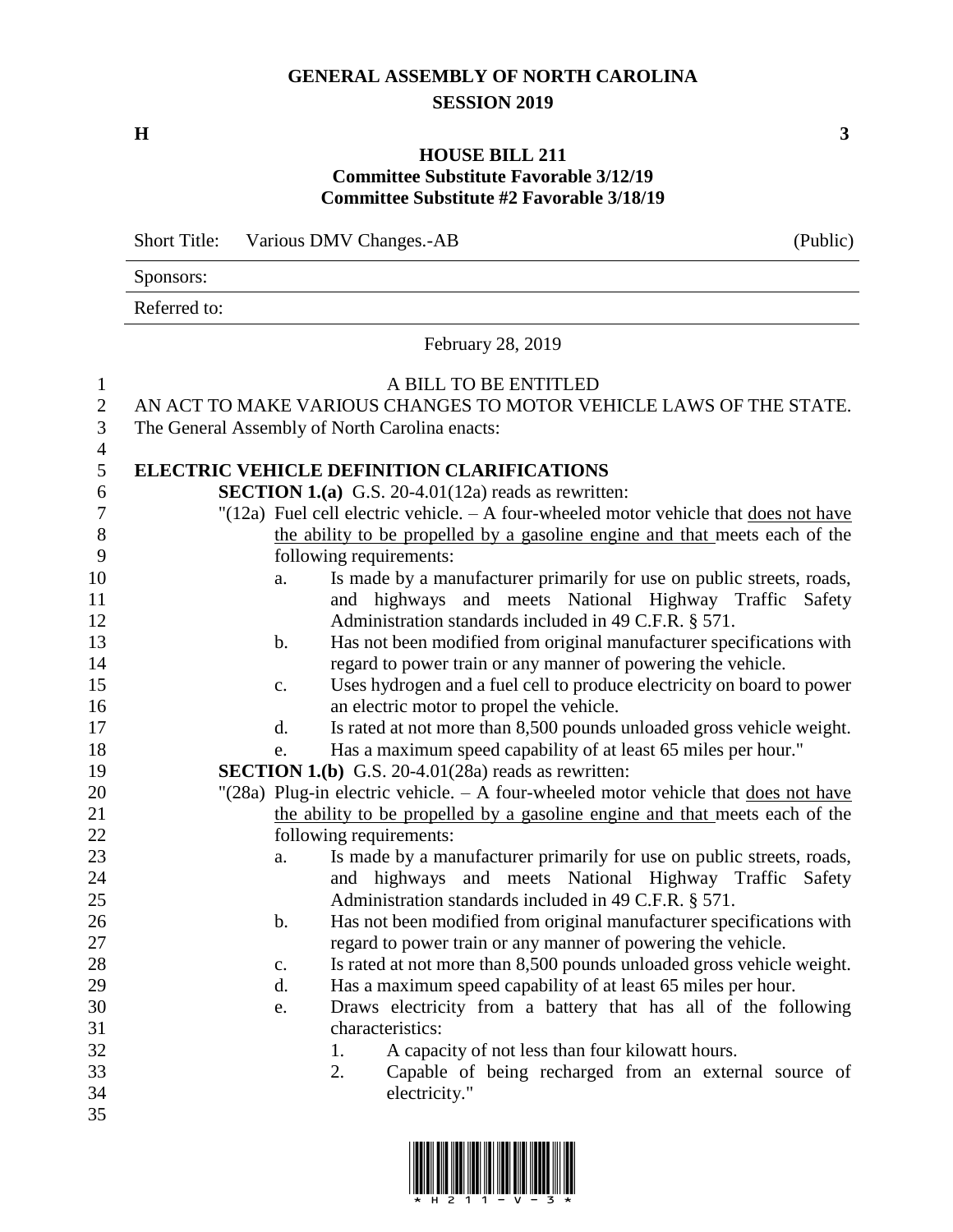|                | <b>General Assembly Of North Carolina</b> |                                                                                                | <b>Session 2019</b> |
|----------------|-------------------------------------------|------------------------------------------------------------------------------------------------|---------------------|
| 1              |                                           | <b>MOTOR VEHICLE REGISTRATION CARD SIGNATURE LINE REMOVAL</b>                                  |                     |
| $\overline{c}$ |                                           | <b>SECTION 2.</b> G.S. 20-57(b) reads as rewritten:                                            |                     |
| 3              | " $(b)$                                   | The registration card shall be delivered to the owner and shall contain upon the face          |                     |
| $\overline{4}$ |                                           | thereof the name and address of the owner, space for the owner's signature, the registration   |                     |
| 5              |                                           | number assigned to the vehicle, and a description of the vehicle as determined by the          |                     |
| 6              |                                           | Commissioner, provided that if there are more than two owners the Division may show only two   |                     |
| $\overline{7}$ |                                           | owners on the registration card and indicate that additional owners exist by placing after the |                     |
| $8\phantom{1}$ |                                           | names listed "et al." An owner may obtain a copy of a registration card issued in the owner's  |                     |
| 9              |                                           | name by applying to the Division for a copy and paying the fee set in G.S. 20-85."             |                     |
| 10             |                                           |                                                                                                |                     |
| 11             |                                           | REMOTE CONVERSION OF FULL PROVISIONAL LICENSES                                                 |                     |
| 12             |                                           | <b>SECTION 3.(a)</b> G.S. 20-7(f)(1) reads as rewritten:                                       |                     |
| 13             | "(1)                                      | Duration of license for persons under age $18. - A$ full provisional license                   |                     |
| 14             |                                           | issued to a person under the age of 18 expires on the 60 days following the                    |                     |
| 15             |                                           | person's twenty-first birthday."                                                               |                     |
| 16             |                                           | <b>SECTION 3.(b)</b> G.S. 20-7(f)(6) reads as rewritten:                                       |                     |
| 17             | "(6)                                      | Remote renewal. renewal or conversion. - Subject to the following                              |                     |
| 18             |                                           | requirements and limitations, the Division may offer remote renewal of a                       |                     |
| 19             |                                           | drivers license or remote conversion of a full provisional license issued by the               |                     |
| 20             | Division:                                 |                                                                                                |                     |
| 21             | a.                                        | Requirements. - To be eligible for remote renewal or conversion under                          |                     |
| 22             |                                           | this subdivision, a person must meet all of the following requirements:                        |                     |
| 23             | 1.                                        | The license holder possesses either (i) a valid, unexpired valid                               |                     |
| 24             |                                           | Class C drivers license that was issued when the person was at                                 |                     |
| 25             |                                           | least 18 years old-license, or (ii) a valid full provisional license                           |                     |
| 26             |                                           | and is at least 18 years old at the time of the remote conversion.                             |                     |
| 27             | 2.                                        | The license holder's current license includes no restrictions                                  |                     |
| 28             |                                           | other than a restriction for corrective lenses.                                                |                     |
| 29             | 3.                                        | The license holder attests, in a manner designated by the                                      |                     |
| 30             |                                           | Division, that (i) the license holder is a resident of the State and                           |                     |
| 31             |                                           | currently resides at the address on the license to be renewed,                                 |                     |
| 32             |                                           | renewed or converted, (ii) the license holder's name as it                                     |                     |
| 33             |                                           | appears on the license to be renewed or converted has not                                      |                     |
| 34             |                                           | changed, and (iii) all other information required by the                                       |                     |
| 35             |                                           | Division for an in-person renewal under this Article has been                                  |                     |
| 36             |                                           | provided completely and truthfully. If the license holder does                                 |                     |
| 37             |                                           | not currently reside at the address on the license to be renewed                               |                     |
| 38             |                                           | or converted, the license holder may comply with the address                                   |                     |
| 39             |                                           | requirement of this sub-sub-subdivision by providing the                                       |                     |
| 40             |                                           | address at which the license holder resides at the time of the                                 |                     |
| 41             |                                           | remote renewal or conversion request.                                                          |                     |
| 42             | 4.                                        | The For a remote renewal, the most recent renewal was an                                       |                     |
| 43             |                                           | in-person renewal and not a remote renewal under this                                          |                     |
| 44             |                                           | subdivision.                                                                                   |                     |
| 45             | 5.                                        | The license holder is otherwise eligible for renewal or                                        |                     |
| 46             |                                           | conversion under this subsection.                                                              |                     |
| 47             | $\mathbf b$ .                             | Waiver of requirements. $-$ When renewing or converting a drivers                              |                     |
| 48             |                                           | license pursuant to this subdivision, the Division may waive the                               |                     |
| 49             |                                           | examination and photograph that would otherwise be required for the                            |                     |
| 50             |                                           | renewal.renewal or conversion.                                                                 |                     |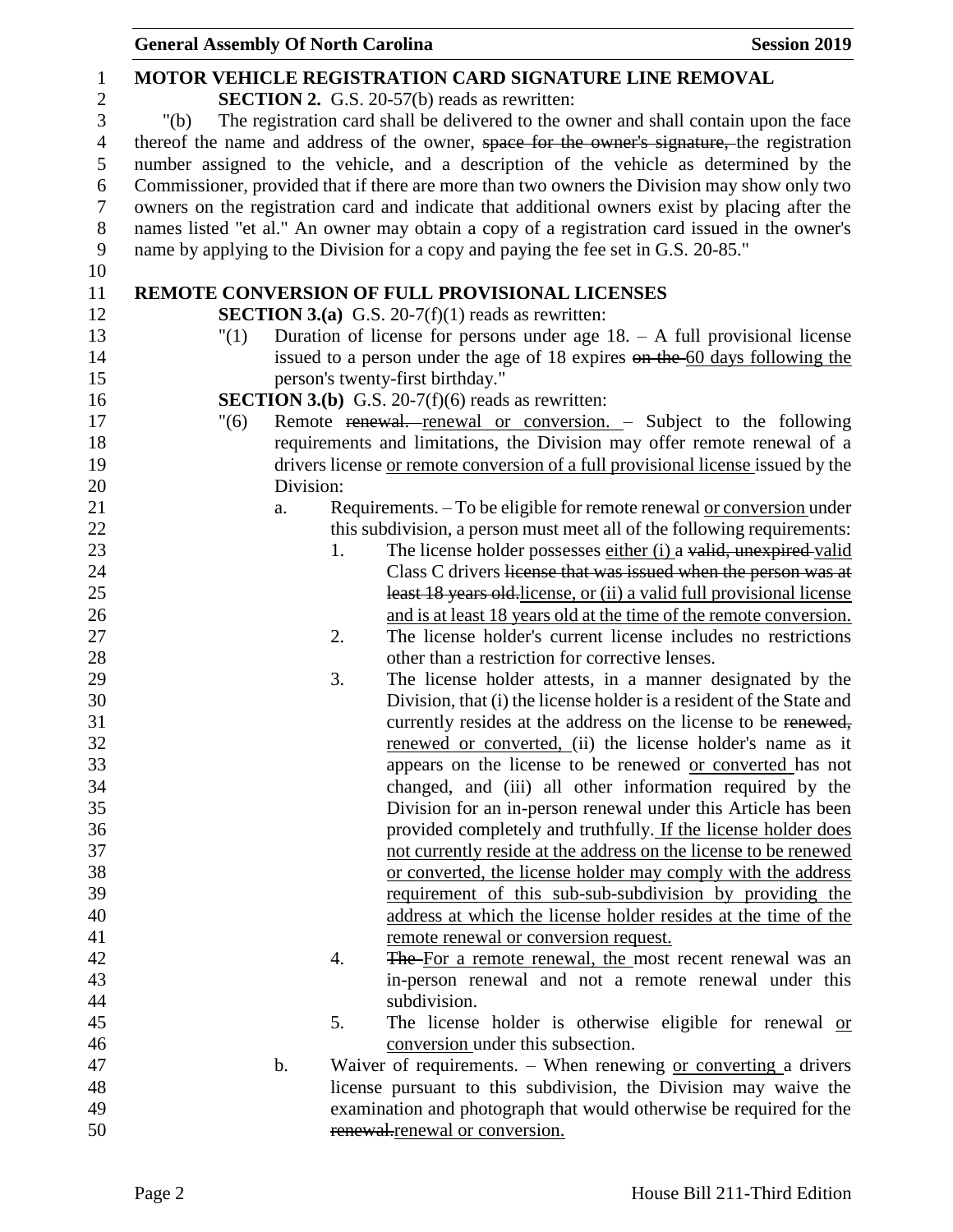|                     |     | <b>General Assembly Of North Carolina</b>                                                                                                                                                                                                                                                                                                                                                                                                                                                                                                                                                                                                                                                                                                                                                                 | <b>Session 2019</b> |
|---------------------|-----|-----------------------------------------------------------------------------------------------------------------------------------------------------------------------------------------------------------------------------------------------------------------------------------------------------------------------------------------------------------------------------------------------------------------------------------------------------------------------------------------------------------------------------------------------------------------------------------------------------------------------------------------------------------------------------------------------------------------------------------------------------------------------------------------------------------|---------------------|
|                     |     | Duration of remote renewal. renewal or conversion. - A renewed<br>$C_{\bullet}$<br>drivers license issued to a person by remote renewal or conversion<br>under this subdivision expires according to the following schedule:<br>For a person at least 18 years old but less than 66 years old, on<br>1.<br>the birthday of the licensee in the eighth year after issuance.<br>2.<br>For a person at least 66 years old, on the birthday of the<br>licensee in the fifth year after issuance.<br>Rules. – The Division shall adopt rules to implement this subdivision.<br>$\mathbf{d}$ .<br>Federal law. – Nothing in this subdivision shall be construed to<br>e.<br>supersede any more restrictive provisions for renewal or conversion of<br>drivers licenses prescribed by federal law or regulation. |                     |
|                     |     | f.<br>Definition. - For purposes of this subdivision, "remote renewal"<br>renewal or conversion" means renewal of a drivers license or<br>conversion of a full provisional license by mail, telephone, electronic<br>device, or other secure means approved by the Commissioner."                                                                                                                                                                                                                                                                                                                                                                                                                                                                                                                         |                     |
| <b>LIABILITY</b>    |     | <b>INSURANCE LAPSE</b><br><b>WAIVER</b><br><b>FOR</b><br><b>PENALTY</b>                                                                                                                                                                                                                                                                                                                                                                                                                                                                                                                                                                                                                                                                                                                                   | <b>VEHICLES</b>     |
|                     |     | SUBSEQUENTLY REGISTERED OUT-OF-STATE                                                                                                                                                                                                                                                                                                                                                                                                                                                                                                                                                                                                                                                                                                                                                                      |                     |
|                     |     | <b>SECTION 4.</b> G.S. 20-311 is amended by adding a new subsection to read:                                                                                                                                                                                                                                                                                                                                                                                                                                                                                                                                                                                                                                                                                                                              |                     |
|                     |     | "(g1) Out-of-State Waiver. – Notwithstanding the penalty and restoration fee provisions of                                                                                                                                                                                                                                                                                                                                                                                                                                                                                                                                                                                                                                                                                                                |                     |
|                     |     | this section, any monetary penalty or restoration fee shall be waived for any person who meets                                                                                                                                                                                                                                                                                                                                                                                                                                                                                                                                                                                                                                                                                                            |                     |
|                     |     | all of the following requirements:                                                                                                                                                                                                                                                                                                                                                                                                                                                                                                                                                                                                                                                                                                                                                                        |                     |
|                     | (1) | The owner has become a resident of another state and has registered the                                                                                                                                                                                                                                                                                                                                                                                                                                                                                                                                                                                                                                                                                                                                   |                     |
|                     |     | owner's vehicle in that state within 30 days of the cancellation or expiration                                                                                                                                                                                                                                                                                                                                                                                                                                                                                                                                                                                                                                                                                                                            |                     |
|                     |     | of the owner's North Carolina motor vehicle liability policy.                                                                                                                                                                                                                                                                                                                                                                                                                                                                                                                                                                                                                                                                                                                                             |                     |
|                     | (2) | The owner has submitted a copy of their current out-of-state registration card                                                                                                                                                                                                                                                                                                                                                                                                                                                                                                                                                                                                                                                                                                                            |                     |
|                     |     | to the Division.                                                                                                                                                                                                                                                                                                                                                                                                                                                                                                                                                                                                                                                                                                                                                                                          |                     |
|                     | (3) | The owner has returned the North Carolina registration plate or has submitted                                                                                                                                                                                                                                                                                                                                                                                                                                                                                                                                                                                                                                                                                                                             |                     |
|                     |     | an affidavit indicating that the North Carolina registration plate has been lost,                                                                                                                                                                                                                                                                                                                                                                                                                                                                                                                                                                                                                                                                                                                         |                     |
|                     |     | stolen, or destroyed."                                                                                                                                                                                                                                                                                                                                                                                                                                                                                                                                                                                                                                                                                                                                                                                    |                     |
|                     |     | LICENSE PLATE REFLECTIVITY STANDARDS                                                                                                                                                                                                                                                                                                                                                                                                                                                                                                                                                                                                                                                                                                                                                                      |                     |
|                     |     | <b>SECTION 5.(a)</b> G.S. 20-63.1 reads as rewritten:                                                                                                                                                                                                                                                                                                                                                                                                                                                                                                                                                                                                                                                                                                                                                     |                     |
|                     |     | "§ 20-63.1. Division may shall cause plates to be reflectorized.                                                                                                                                                                                                                                                                                                                                                                                                                                                                                                                                                                                                                                                                                                                                          |                     |
| (a)                 |     | Registration Plate Standards. - The Division of Motor Vehicles is hereby authorized                                                                                                                                                                                                                                                                                                                                                                                                                                                                                                                                                                                                                                                                                                                       |                     |
|                     |     | to cause vehicle license plates for 1968 and future years to be completely treated with                                                                                                                                                                                                                                                                                                                                                                                                                                                                                                                                                                                                                                                                                                                   |                     |
|                     |     | reflectorized materials designed to increase visibility and legibility of license plates at                                                                                                                                                                                                                                                                                                                                                                                                                                                                                                                                                                                                                                                                                                               |                     |
|                     |     | night. Registration plates shall meet all of the following requirements:                                                                                                                                                                                                                                                                                                                                                                                                                                                                                                                                                                                                                                                                                                                                  |                     |
|                     | (1) | Fully retroreflective and conform to all of the following values based on 0.2/-4                                                                                                                                                                                                                                                                                                                                                                                                                                                                                                                                                                                                                                                                                                                          |                     |
|                     |     | degree observation and entrance angles and ISO 7591 weathering methods:                                                                                                                                                                                                                                                                                                                                                                                                                                                                                                                                                                                                                                                                                                                                   |                     |
|                     |     |                                                                                                                                                                                                                                                                                                                                                                                                                                                                                                                                                                                                                                                                                                                                                                                                           |                     |
|                     |     | <u>An initial coefficient reflectivity value of greater than 150 cd.lx-<math>^1</math>.m-<math>^2</math>.</u><br><u>a.</u><br>A retained coefficient reflectivity value of greater than $54 \text{ cd}.\text{lx}^{-1}.\text{m}^{-2}$ .                                                                                                                                                                                                                                                                                                                                                                                                                                                                                                                                                                    |                     |
|                     |     | <u>b.</u>                                                                                                                                                                                                                                                                                                                                                                                                                                                                                                                                                                                                                                                                                                                                                                                                 |                     |
|                     |     | An initial white luminance factor of greater than 0.55.<br>$\frac{c}{d}$                                                                                                                                                                                                                                                                                                                                                                                                                                                                                                                                                                                                                                                                                                                                  |                     |
|                     |     | A retained white luminance factor of greater than 0.45.                                                                                                                                                                                                                                                                                                                                                                                                                                                                                                                                                                                                                                                                                                                                                   |                     |
|                     | (2) | Constructed with all of the following:                                                                                                                                                                                                                                                                                                                                                                                                                                                                                                                                                                                                                                                                                                                                                                    |                     |
|                     |     | Prismatic sheeting.<br><u>a.</u>                                                                                                                                                                                                                                                                                                                                                                                                                                                                                                                                                                                                                                                                                                                                                                          |                     |
|                     |     | Aluminum plates tempered to a hardness and thickness of .027 inches<br>b.                                                                                                                                                                                                                                                                                                                                                                                                                                                                                                                                                                                                                                                                                                                                 |                     |
|                     |     | $(+/- .002$ inches).                                                                                                                                                                                                                                                                                                                                                                                                                                                                                                                                                                                                                                                                                                                                                                                      |                     |
|                     |     | Security features embedded into the sheeting.<br>$\underline{c}$ .                                                                                                                                                                                                                                                                                                                                                                                                                                                                                                                                                                                                                                                                                                                                        |                     |
| (b)                 |     | Registration Plate Mandatory Replacement. - All registration plates shall be replaced                                                                                                                                                                                                                                                                                                                                                                                                                                                                                                                                                                                                                                                                                                                     |                     |
| every seven years." |     |                                                                                                                                                                                                                                                                                                                                                                                                                                                                                                                                                                                                                                                                                                                                                                                                           |                     |